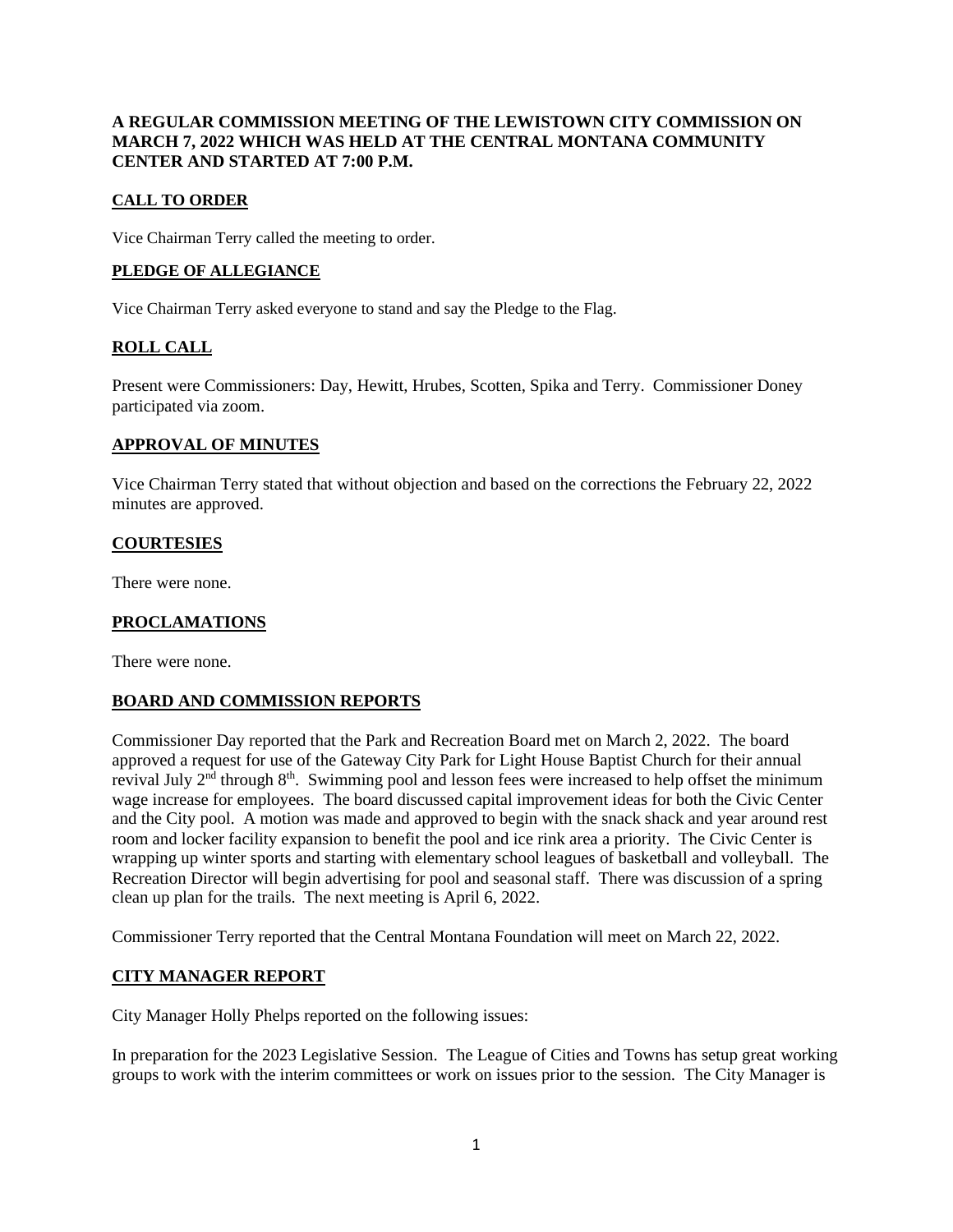currently participating in an MDT working group and part of a TIF working group. Meetings are typically virtual and monthly.

The Civic Center winter activities are coming to an end, and are already gearing up for the spring activities. Registration for the Little Eagle Basketball program is underway, the soccer association is ready for spring soccer and baseball season is just around the corner. We are also getting ready to advertise for pool staff and seasonal help for various departments in the City.

Humanities Montana announced that their Hometown Humanities activities planning in Lewistown will soon be in person. This is just in time for the summer reading program. Information is available from the Lewistown Public Library. Humanities of Montana also has a great database of digital programming on their website.

The revised request for proposals (RFP) for the Berg Lumber site is now being advertised nationally. The RFP has been sent out to several interested parties. We will also be advertising this project in the News Argus. Written proposals are due by 4 pm on April 16, 2022.

The Public Works department is in the process of putting together their annual street improvement project. Several items are evaluated prior to selecting what work will be completed each year. A few of these items include: condition of the existing road surface, drainage, traffic volumes and previous work in the area. Stay tuned for more information on this project.

## **CONSENT AGENDA**

Commissioner Hewitt made a motion to approve the consent agenda and Commissioner Scotten seconded the motion. The motion passed unanimously. The consent agenda was the acknowledgment of the claims that have been paid from February 18, 2022 to February 28, 2022 for a total of \$1,089.08

### **\*REGULAR AGENDA – Resolutions, Ordinances & Other Action Items:**

1. Discussion and action on information received from the Library Board and the Memorandum of Understanding and give some direction to the City Manager on how to move forward

City Manager Phelps explained that during the committee of the whole meeting, Mr. Alan Hulse, CEO of MMIA, explained the MMIA's concern regarding liability coverage and what he will present to his board. City Manager Phelps further explained that included in the Commission packet are a couple of letters, the current MOU with the Library Board and proposed MOU. City Manager Phelps stated that the proposed MOU is the first draft and was presented to the Library Board of Trustees at their November board meeting. City Manager Phelps explained that the goal of the MOU is to clearly define the roles and responsibilities of both the City and the Library. The previous MOU really focused on financials and how the City was going to support the library but little guidance for either party regarding administration or any roles of responsibilities. City Manager Phelps commented that there are some inconsistencies between some of the documents and her main goal is to treat everyone the same, which is something the Library has strived for over the years. City Manager Phelps stated that what is proposed in the MOU is what has been done in practice for years and years with the exception of the director. Commissioner Day commented that she wanted to make sure that she understands that the MOU is the starting point for discussion as to what will happen and depend on the MMIA's direction. City Manager Phelps answered yes, there has been no negotiations with the Library Board and have not received any of the Library boards concerns. Commissioner Day asked if a committee to help the City Manager would be beneficial. Commissioner Spika understands the concerns of the MMIA and if the Library needs to get their own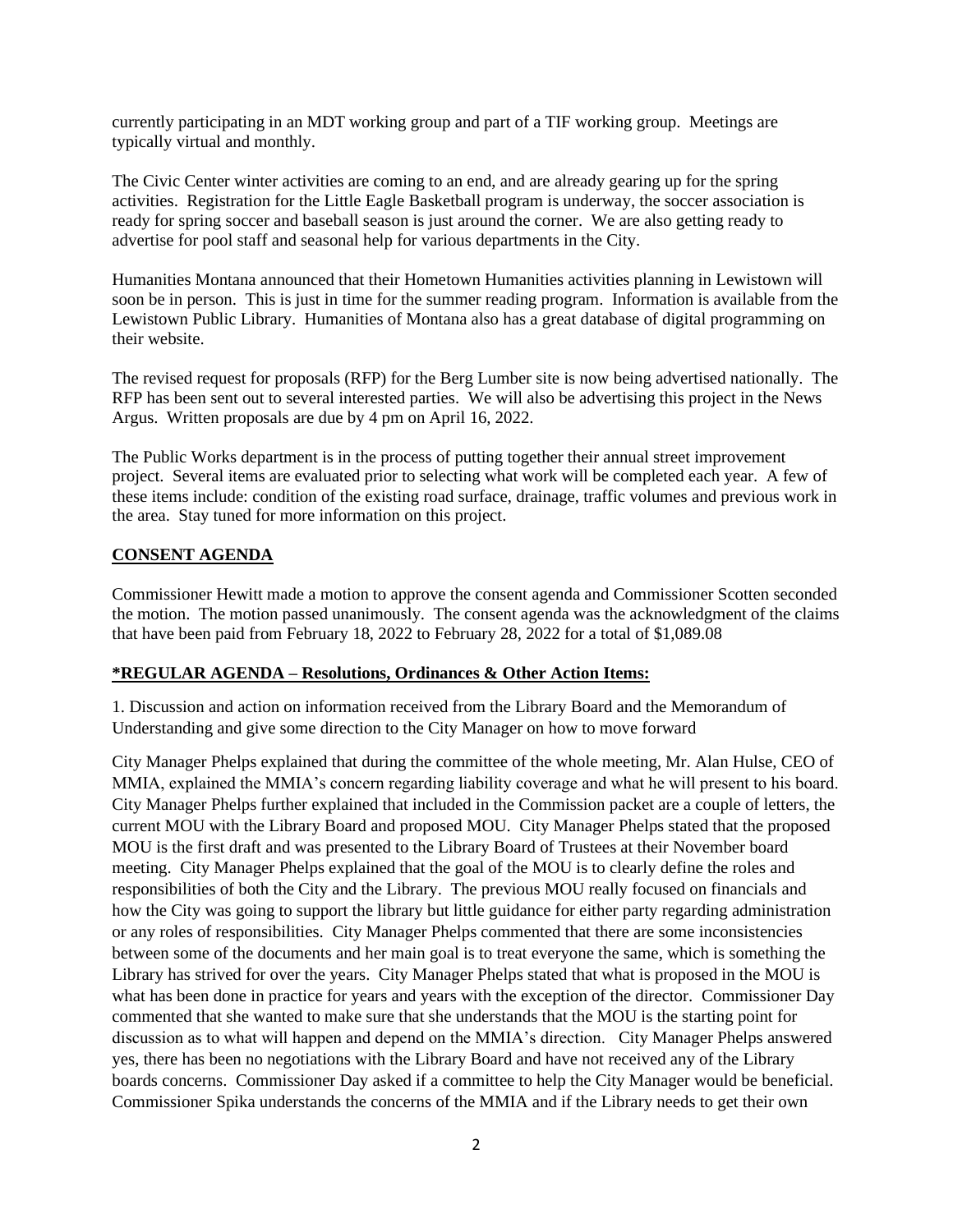coverage and is sure the Library board has good ideas to make the right decision. Further discussion followed. Commissioner Terry commented that she talked with Commissioner Doney earlier today and asked Commissioner Terry to express Commissioner Doney's point of view. Commissioner Terry stated that it is their thoughts that it may need to wait until MMIA makes a final decision. Commissioner Doney commented that she views an MOU as a bridge between the Library Board and the City and feels very confident the Library Board and City can work together. Mr. Clint Loomis addressed the Commission stating he liked Commissioner Day's suggestion of bringing together two Commissioners and two Library Board members to work on the MOU language. Mr. Loomis asked if any other cities has come up with a workable MOU for the City of Lewistown to use as an example. Ms. Mary Frieze, Chairman of the Library Board, addressed the Commission stating that the proposed MOU is much more complex than the one that is currently in effect. Ms. Frieze stated that the Library Board has written a counter proposal and is waiting for a time to present it. Commissioner Hewitt asked if Ms. Frieze does have a proposal for the Commission? Ms. Frieze answered yes, they do have a counter proposal. Commissioner Hrubes stated it would be good to get the proposal to the City Manager. Discussion was held about the presentation of the MOU and the discussions that would need to take place. Commissioner Spika made the motion that once MMIA reaches a decision, then meeting be held between the City Manager and the Library Board frequently to hash out details of MOU and Commissioner Hrubes seconded the motion. Commissioner Terry asked for comments from the audience and Commission. There being none, the question was called for and a roll call vote was taken and the motion passed unanimously.

2. Discussion and action on approving Resolution No. 4084, a resolution approving an application from One Health for signage on the Crowley building for TIF Funds made to the Lewistown Tax Increment Financing District Board

City Manager Phelps explained that this application was approved at the last TIF board. The application is for signage for both Crowley Flats and the One Health building. City Manager Phelps further explained that TIF grants are a one to one match and the TIF board awarded up to \$6,517.97. Commissioner Hewitt made the motion to approve Resolution No. 4084, a resolution approving an application from One Health for signage on the Crowley building for TIF Funds made to the Lewistown Tax Increment Financing District Board and Commissioner Spika seconded the motion. Commissioner Terry asked for comments from the audience and Commission. There being none, the question was called for and a roll call vote was taken and the motion passed unanimously.

3. Discussion and action on appointing Patty Turk to serve a three-year term on the Board of Adjustments

City Manager Phelps explained that recently a citizen moved leaving a vacancy on the Board of Adjustment. Ms. Patty Turk has submitted an application and is willing to serve on the board. Commissioner Hewitt made the motion to appoint Patty Turk to serve a three year term on the Board of Adjustments and Commissioner Scotten seconded the motion. Commissioner Terry asked for comments from the audience and Commission. There being none, the question was called for and a roll call vote was taken and the motion passed unanimously.

### **CITIZENS' REQUEST**

There were none.

# **COMMISSIONER'S MINUTE**

Commissioner Hrubes stated he would have some time to sit in on the Library issue if needed.